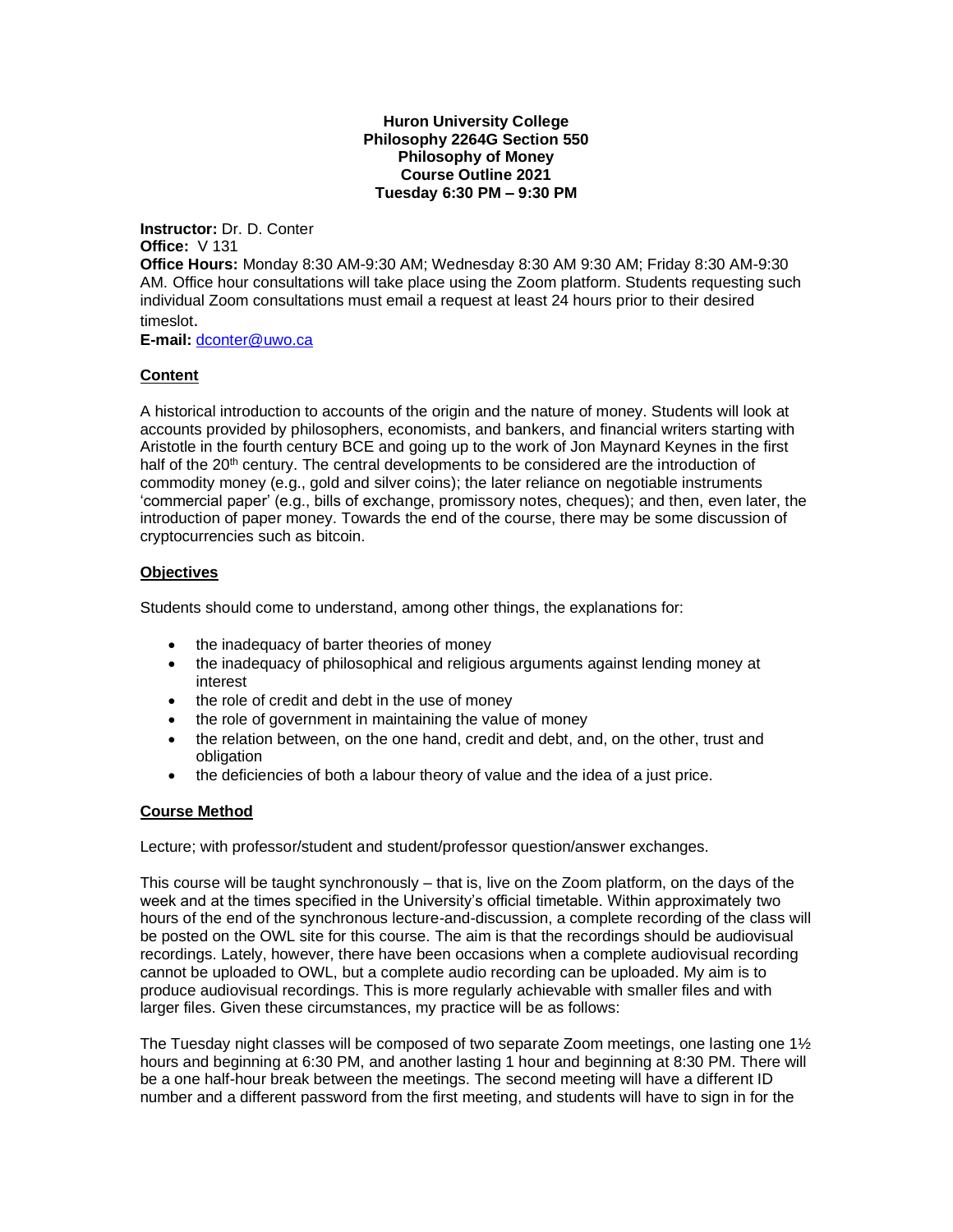second meeting separately, in the interval between the meetings The recordings for all the meetings will remain up on the OWL site until the final exam for the course has been written. On the advice of the University, students are not permitted to make their own recordings of the classes. Question-and-answer exchanges between students and the professor can occur in the usual way. As a result of a directive from Western's main campus, students will not be able to make use of the chat device in Zoom to submit written questions. Since there are no participation marks in this course, no student will ever be required to appear on the screen or to say anything out loud while the live recording of the class is taking place. In that way, their anonymity can be protected at their own discretion. So, students should be able to preserve their privacy and anonymity if they so desire, despite the fact that the classes will be recorded. However, for students who do not wish to raise questions in the context of a recorded meeting, I am perfectly happy to receive, and address, questions submitted to me by email.

## **Texts**

Felix Martin, *Money: The Unauthorized Biography from Coinage to Cryptocurrencies* (New York: Vintage, 2015)

William Goetzman, *Money Changes Everything: How Finance Made Civilization Possible* Princeton: Princeton University Press, 2017)

Paperback versions will be on sale at the Western Bookstore. Electronic editions are available instantly from Amazon.ca and from Amazon.com. It is possible that cheaper E-editions are also available.

### **Assessment**:

Students' grades will be determined based on **two short essays for which no outside research is required** – each 5-6 pages in length, and **each worth 35%** – for a total of **70%**.

There will also be a **two-hour final examination** worth **30%**.

1. **The due dates for the essays are Monday, February 1, and Monday, March 15.**  The essays **MUST** also be uploaded to **OWL.ca** by 11:59 PM on the relevant due dates. For each essay, the topic will appear on **OWL.ca** at approximately 10 AM on the Monday of the week before the due date. No research involving material outside of the course textbooks will be required for the essays; and, in fact, no use of outside sources will be permitted. **Note that you have** *no more than one week* **in which to complete each assignment. Obviously, you need to arrange your work schedule appropriately.**

**Under no circumstances will extensions be granted. Students who fail to submit an essay on time must consult the Academic Counsellor. Notwithstanding the above, students who without intervention from the Academic Counsellor fail to submit essays on time will not be permitted to write the final exam.**

2. The **final exam** will be scheduled during the final exam period on a date specified by the University. Although it will be possible to do all the writing for the final exam within two hours, you will be given 48 hours within which to write it.

Students who for any reason at all miss the scheduled final exam and are granted permission to write the special final on the date specified by the College must understand that both the content and the format of the special final may be different from the regularly scheduled final exam.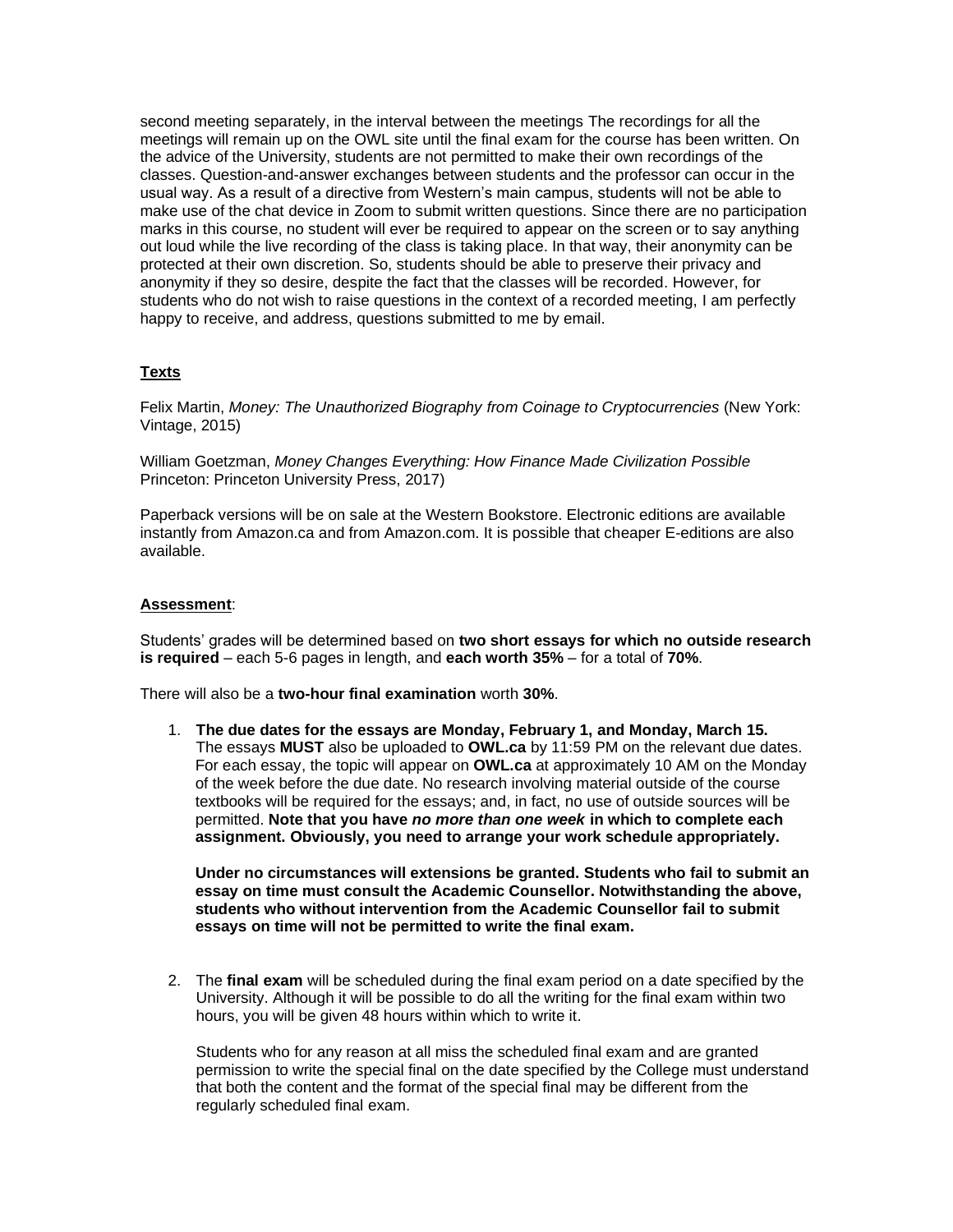## **Syllabus**

(All references to Martin and Goetzman in what follows are references to the text listed above as required for the course.)

| January 12  | Martin, chapters 1, 2; Goetzman, chapters 1, 2, 3  |
|-------------|----------------------------------------------------|
| January 19  | Martin, chapters 3, 4; Goetzman, chapters 4, 5     |
| January 26  | Martin chapters 5, 6; Goetzman, chapters 6, 7      |
| February 2  | Martin, chapters 7, 8; Goetzman, chapters 11, 12   |
| February 9  | Martin, chapters 9, 10; Goetzman, chapters 13, 14  |
| February 16 | READING WEEK                                       |
| February 23 | Martin, chapters 11, 12; Goetzman, chapters 15, 16 |
| March 2     | Martin, chapters 12, 13; Goetzman, chapters 17, 18 |
| March 9     | Martin, chapters 15, 16; Goetzman, chapter 19      |
| March 16    | Goetzman, chapters 20, 21, 22                      |
| March 23    | Goetzman, chapters 23, 24                          |
| March 30    | Goetzman, chapters 25, 26                          |
| April 6     | Cleanup, review, questions                         |



# **Appendix to Course Outlines: Academic Policies & Regulations 2020 - 2021**

## **Prerequisite and Antirequisite Information**

Students are responsible for ensuring that they have successfully completed all course prerequisites and that they have not completed any course antirequisites. Unless you have either the requisites for this course or written special permission from your Dean to enrol in it without them, you may be removed from this course and it will be deleted from your record. If you enrol in this course despite having already taken an antirequisite you may be removed from this course and it will be deleted from your record. Removals for these reasons may not be appealed. You will receive no adjustment to your fees in the event that you are dropped from a course for failing to have the necessary prerequisites or for having already taken the antirequisites.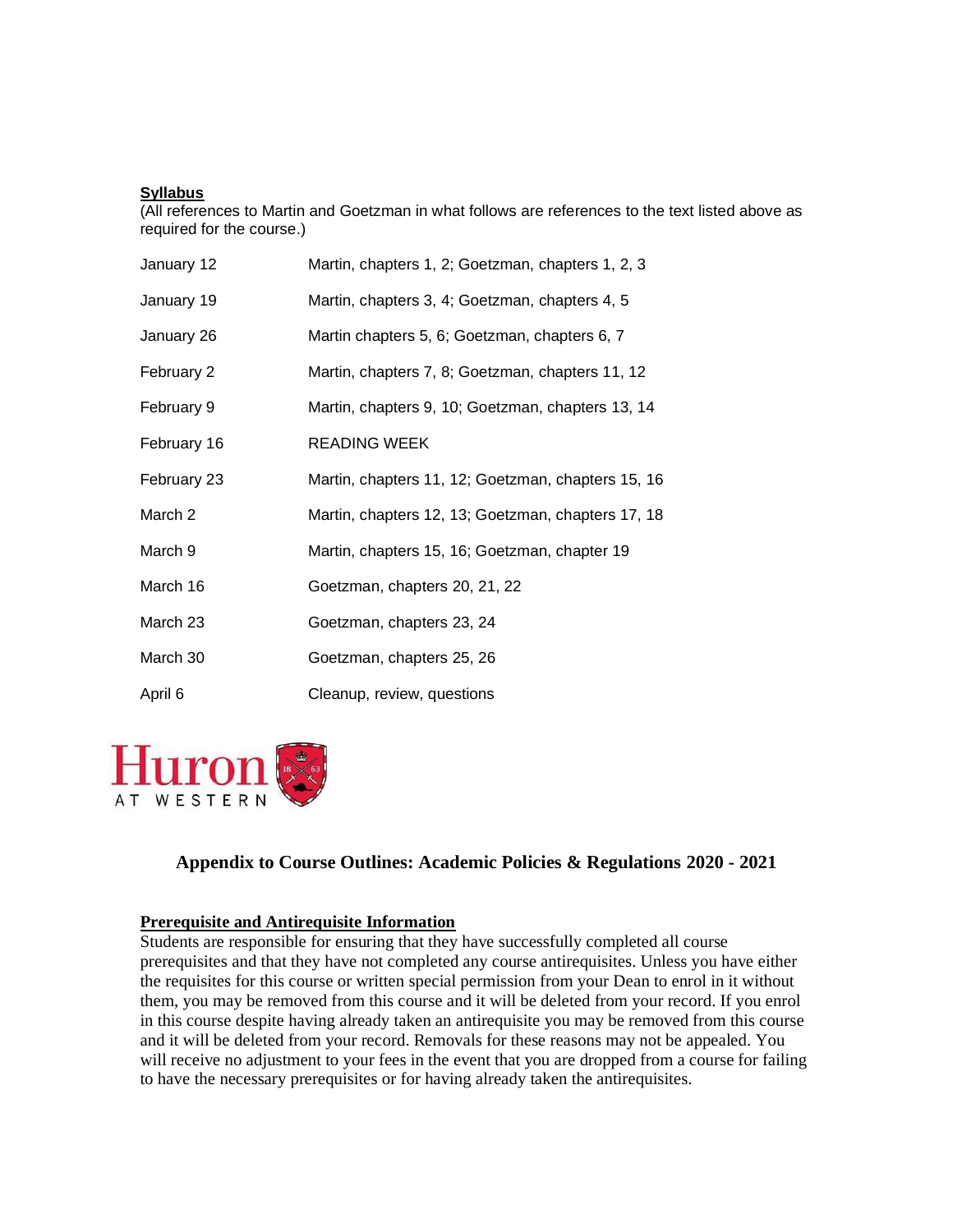## **Conduct of Students in Classes, Lectures, and Seminars**

Membership in the community of Huron University College and Western University implies acceptance by every student of the principle of respect for the rights, responsibilities, dignity and well-being of others and a readiness to support an environment conducive to the intellectual and personal growth of all who study, work and live within it. Upon registration, students assume the responsibilities that such registration entails. The academic and social privileges granted to each student are conditional upon the fulfillment of these responsibilities.

While in the physical classroom or online classroom, students are expected to behave in a manner that supports the learning environment of others. Students can avoid any unnecessary disruption of the class by arriving in sufficient time and ready for the start of the class, by remaining silent while the professor is speaking or another student has the floor, and by taking care of personal needs prior to the start of class. If a student is late, or knows that he/she will have to leave class early, be courteous: enter and leave quietly. Please see the Code of Student Conduct at: [www.huronuc.on.ca/sites/default/files/pdfs/Code%20of%20Student%20Conduct.pdf.](http://www.huronuc.on.ca/sites/default/files/pdfs/Code%20of%20Student%20Conduct.pdf)

## **Technology**

It is not appropriate to use technology (such as, but not limited to, laptops, cell phones) in the classroom for non-classroom activities. Such activity is disruptive and distracting to other students and to the instructor, and can inhibit learning. Students are expected to respect the classroom environment and to refrain from inappropriate use of technology and other electronic devices in class.

## **Adding / Dropping Courses**

If you think that you are too far behind to catch up or that your workload is not manageable, you should consult your Academic Advisor. If you are considering reducing your workload by dropping one or more courses, this must be done by the appropriate deadlines. Please refer to the Huron website, <https://huronatwestern.ca/academic-advising> or review the list of official Sessional Dates on the Academic Calendar, available here: [http://www.westerncalendar.uwo.ca/SessionalDates.cfm.](http://www.westerncalendar.uwo.ca/SessionalDates.cfm)

You should consult with the course instructor and the Academic Advisor who can help you consider alternatives to dropping one or more courses. Note that dropping a course may affect OSAP and/or Scholarship/Bursary eligibility.

## **Class Cancellations**

In the event of a cancellation of class, every effort will be made to post all relevant information on the OWL class site and on the Huron website at, https://huronatwestern.ca/about/accessibility.

## **Attendance Regulations for Examinations**

A student is entitled to be examined in courses in which registration is maintained, subject to the following limitations:

- 1) A student may be debarred from writing the final examination for failure to maintain satisfactory academic standing throughout the year.
- 2) Any student who, in the opinion of the instructor, is absent too frequently from class or laboratory periods in any course will be reported to the Dean of the Faculty offering the course (after due warning has been given). On the recommendation of the Department concerned, and with the permission of the Dean of that Faculty, the student will be debarred from taking the regular examination in the course. The Dean of the Faculty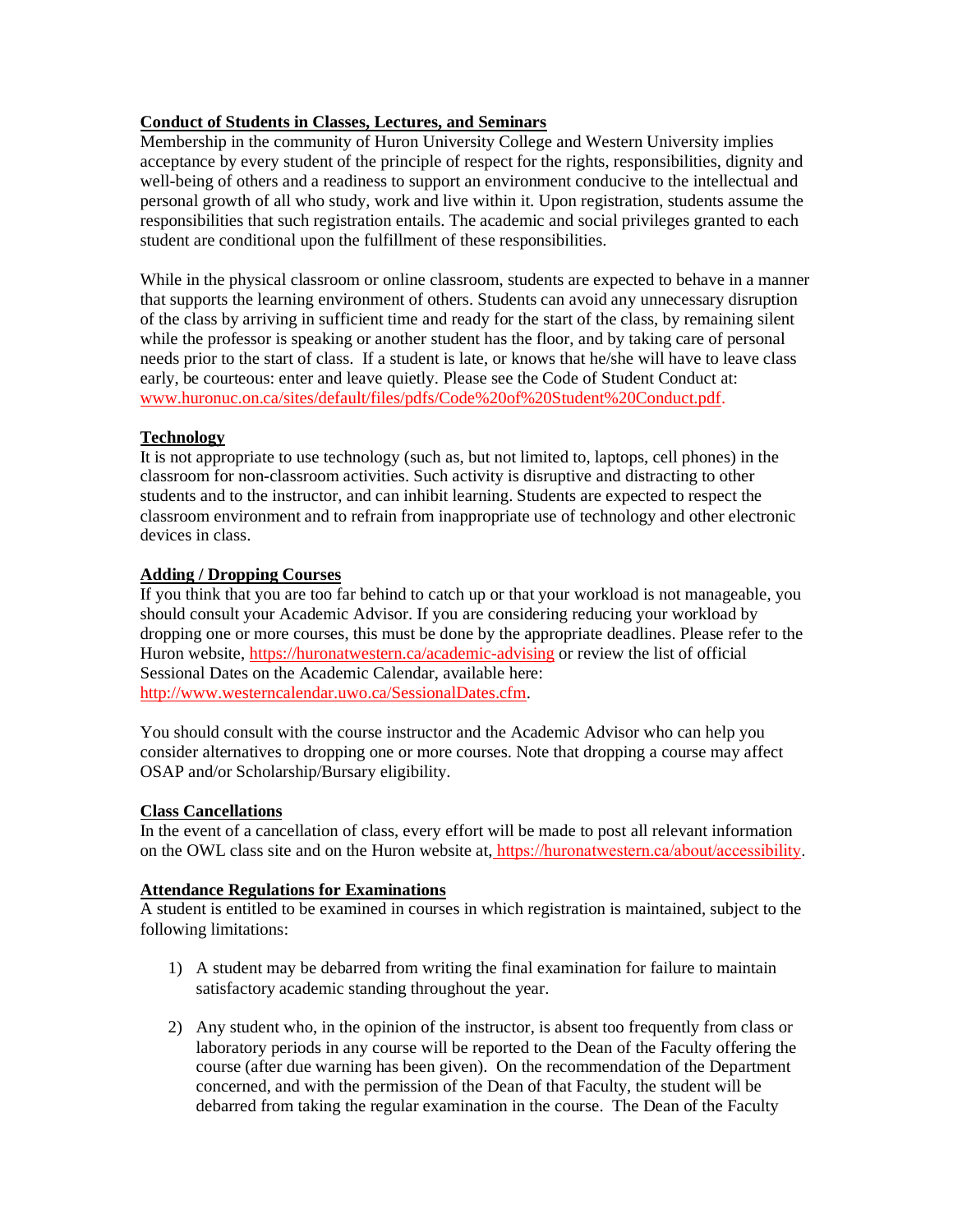offering the course will communicate that decision to the Dean of the Faculty of registration.

Please see the policy on Attendance Regulations for Examinations here: [https://www.uwo.ca/univsec/pdf/academic\\_policies/exam/attendance.pdf.](https://www.uwo.ca/univsec/pdf/academic_policies/exam/attendance.pdf)

## **Academic Student Support Services**

For advice on course selections, degree requirements, and for assistance with requests for medical accommodation, students should email an Academic Advisor in Huron's Student Support Services a[t huronsss@uwo.ca.](mailto:huronsss@uwo.ca) An outline of the range of services offered is found on the Huron website at:<https://huronatwestern.ca/academic-advising> .

Department Chairs, Program Directors and Coordinators are also able to answer questions about individual programs. Contact information can be found on the Huron website at: <https://huronatwestern.ca/contact/contact-directory> .

## **Copyright Regarding Course Material**

Lectures and course materials, including PowerPoint presentations, tests, outlines, and similar materials are protected by copyright. Faculty members are the exclusive owner of copyright in those materials they create. Students may take notes and make copies for their own use. Students may not allow others to reproduce or distribute lecture notes and course materials publicly (whether or not a fee is charged) without the express written consent of a faculty member. Similarly, students own copyright in their own original papers and exam essays. If a faculty member is interested in posting a student's answers or papers on the course website he/she should ask for the student's written permission.

## **Statement on Academic Integrity**

The International Centre for Academic Integrity defines academic integrity as "a commitment, even in the face of adversity, to five fundamental values: honesty, trust, fairness, respect, and responsibility. From these values flow principles of behaviour that enable academic communities to translate ideals to action." (CAI Fundamental Values Project, 1999).

A lack of academic integrity is indicated by such behaviours as the following:

- Cheating on tests:
- Fraudulent submissions online:
- Plagiarism in papers submitted (including failure to cite and piecing together unattributed sources);
- Unauthorized resubmission of course work to a different course;
- Helping someone else cheat;
- Unauthorized collaboration;
- Fabrication of results or sources;
- Purchasing work and representing it as one's own.

## **Academic Integrity: Importance and Impact**

Being at university means engaging with a variety of communities in the pursuit and sharing of knowledge and understanding in ways that are clear, respectful, efficient, and productive. University communities have established norms of academic integrity to ensure responsible, honest, and ethical behavior in the academic work of the university, which is best done when sources of ideas are properly and fully acknowledged and when responsibility for ideas is fully and accurately represented.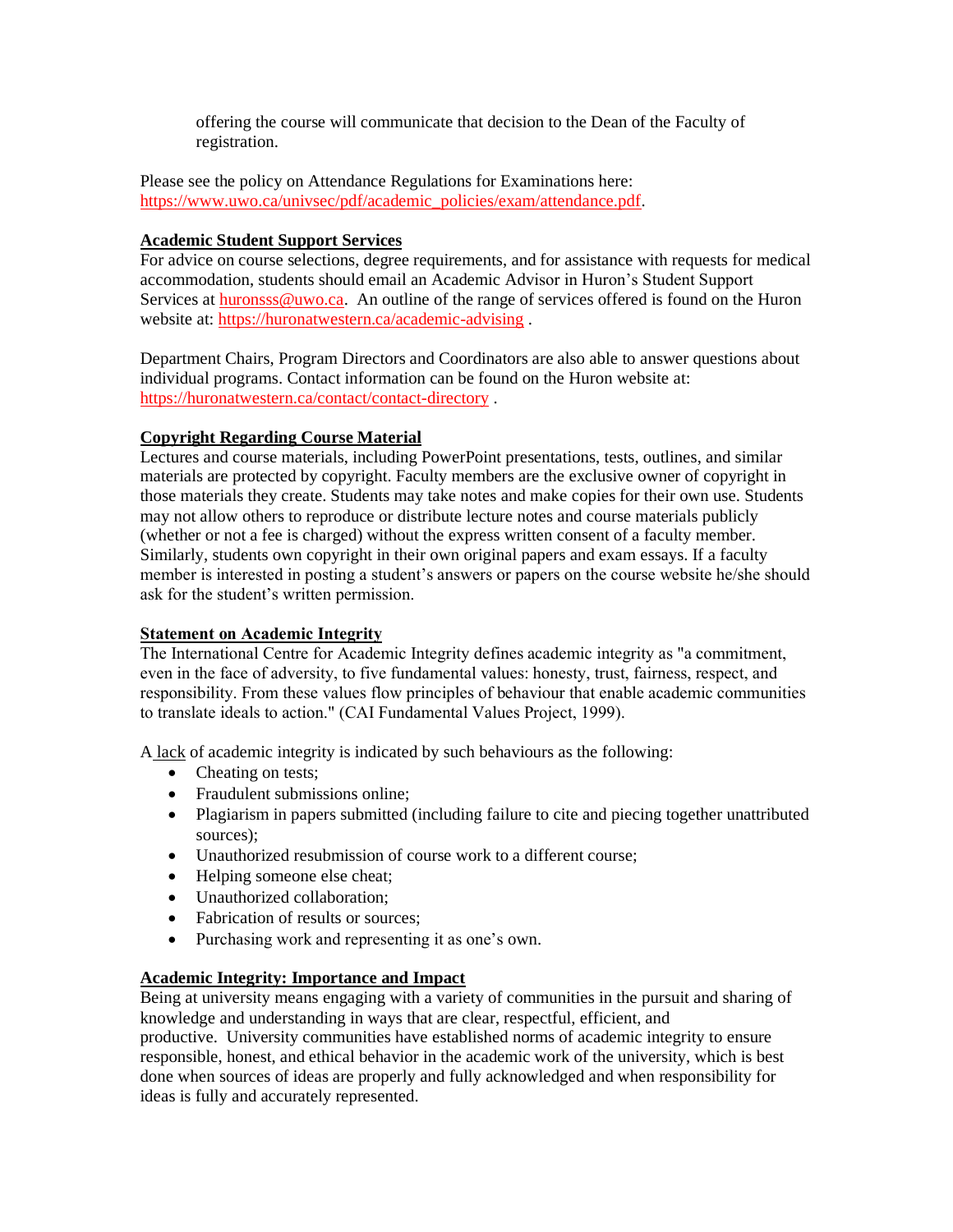In the academic sphere, unacknowledged use of another's work or ideas is not only an offence against the community of scholars, it is also an obstacle to academic productivity. It may also be understood as fraud and may constitute an infringement of legal copyright.

A university is a place for fulfilling one's potential and challenging oneself, and this means rising to challenges rather than finding ways around them. The achievements in an individual's university studies can only be fairly evaluated quantitatively through true and honest representation of the actual learning done by the student. Equity in assessment for all students is ensured through fair representation of the efforts by each.

Acting with integrity at university constitutes a good set of practices for maintaining integrity in later life. Offences against academic integrity are therefore taken very seriously as part of the university's work in preparing students to serve, lead, and innovate in the world at large.

A university degree is a significant investment of an individual's, and the public's, time, energies, and resources in the future, and habits of academic integrity protect that investment by preserving the university's reputation and ensuring public confidence in higher education.

**Students found guilty of plagiarism will suffer consequences ranging from a grade reduction, to failure in the course, to expulsion from the university. In addition, a formal letter documenting the offence will be filed in the Dean's Office, and this record of the offence will be retained in the Dean's Office for the duration of the student's academic career at Huron University College.**

### **Statement on Academic Offences**

Scholastic offences are taken seriously and students are directed to read the appropriate policy, specifically, the definition of what constitutes a Scholastic Offence, as per the Academic Calendar:

[http://www.westerncalendar.uwo.ca/PolicyPages.cfm?PolicyCategoryID=1&Command=showCat](http://www.westerncalendar.uwo.ca/PolicyPages.cfm?PolicyCategoryID=1&Command=showCategory&SelectedCalendar=Live&ArchiveID=#SubHeading_189) [egory&SelectedCalendar=Live&ArchiveID=#SubHeading\\_189](http://www.westerncalendar.uwo.ca/PolicyPages.cfm?PolicyCategoryID=1&Command=showCategory&SelectedCalendar=Live&ArchiveID=#SubHeading_189).

#### **Turnitin.com**

All required papers may be subject to submission for textual similarity review to the commercial plagiarism detection software under license to the University for the detection of plagiarism. All papers submitted for such checking will be included as source documents in the reference database for the purpose of detecting plagiarism of papers subsequently submitted to the system. Use of the service is subject to the licensing agreement, currently between The University of Western Ontario and Turnitin.com [\(https://www.turnitin.com/\)](https://www.turnitin.com/).

### **Computer-Marked Tests/Exams**

Computer-marked multiple-choice tests and/or exams may be subject to submission for similarity review by software that will check for unusual coincidences in answer patterns that may indicate cheating.

## **Clickers**

Personal Response Systems ("clickers") may be used in some classes. If clickers are to be used in a class, it is the responsibility of the student to ensure that the device is activated and functional. Students must see their instructor if they have any concerns about whether the clicker is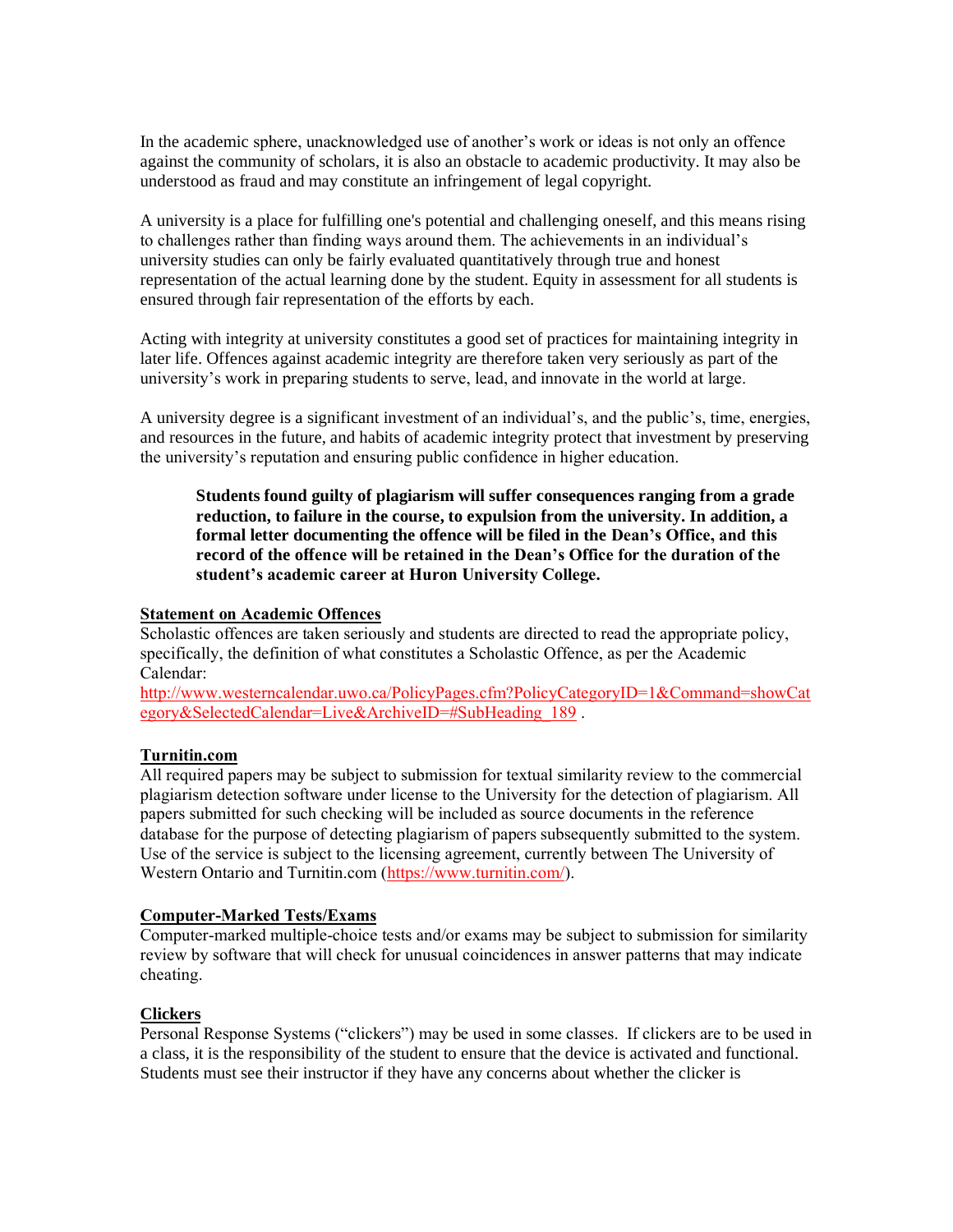malfunctioning. Students must use only their own clicker. If clicker records are used to compute a portion of the course grade:

- the use of somebody else's clicker in class constitutes a scholastic offence
- the possession of a clicker belonging to another student will be interpreted as an attempt to commit a scholastic offence.

#### **Academic Accommodation for Students With Disabilities**

Students who require **special** accommodation for tests and/or other course components must make the appropriate arrangements with the Student Development Centre (SDC). Further details concerning policies and procedures may be found at: [http://academicsupport.uwo.ca/.](http://academicsupport.uwo.ca/)

Please review the full policy at,

[https://www.uwo.ca/univsec/pdf/academic\\_policies/appeals/Academic%20Accommodation\\_disa](https://www.uwo.ca/univsec/pdf/academic_policies/appeals/Academic%20Accommodation_disabilities.pdf) [bilities.pdf.](https://www.uwo.ca/univsec/pdf/academic_policies/appeals/Academic%20Accommodation_disabilities.pdf)

## **Academic Consideration for Missed Work**

Students who are seeking academic consideration for missed work during the semester may submit a self-reported absence form online provided that the absence is 48 hours or less and the other conditions specified in the Senate policy at

[https://www.uwo.ca/univsec/pdf/academic\\_policies/appeals/Academic\\_Consideration\\_for\\_absenc](https://www.uwo.ca/univsec/pdf/academic_policies/appeals/Academic_Consideration_for_absences.pdf) [es.pdf](https://www.uwo.ca/univsec/pdf/academic_policies/appeals/Academic_Consideration_for_absences.pdf) are met.

Students whose absences are expected to last longer than 48 hours, or where the other conditions detailed in the policy are not met (e.g., work is worth more than 30% of the final grade, the student has already used 2 self-reported absences, the absence is during the final exam period), may receive academic consideration by submitting a Student Medical Certificate (for illness) or other appropriate documentation (for compassionate grounds). The Student Medical Certificate is available online at

[https://www.uwo.ca/univsec/pdf/academic\\_policies/appeals/medicalform.pdf](https://www.uwo.ca/univsec/pdf/academic_policies/appeals/medicalform.pdf).

All students pursuing academic consideration, regardless of type, must contact their instructors no less than 24 hours following the end of the period of absence to clarify how they will be expected to fulfill the academic responsibilities missed during their absence. **Students are reminded that they should consider carefully the implications of postponing tests or midterm exams or delaying submission of work, and are encouraged to make appropriate decisions based on their specific circumstances.**

Students who have conditions for which academic accommodation is appropriate, such as disabilities or ongoing or chronic health conditions, should work with Accessible Education Services to determine appropriate forms of accommodation.

#### **Requests for Academic Consideration Using the Self-Reported Absence Form**

Students who experience an unexpected illness or injury or an extenuating circumstance (48 hours or less) that is sufficiently severe to temporarily render them unable to meet academic requirements (e.g., attending lectures or labs, writing tests or midterm exams, completing and submitting assignments, participating in presentations) should self-declare using the online Self-Reported Absence portal. This option should be used in situations where the student expects to resume academic responsibilities within 48 hours or less.

Please note the following conditions that are in place for self-reporting of medical or extenuating circumstances: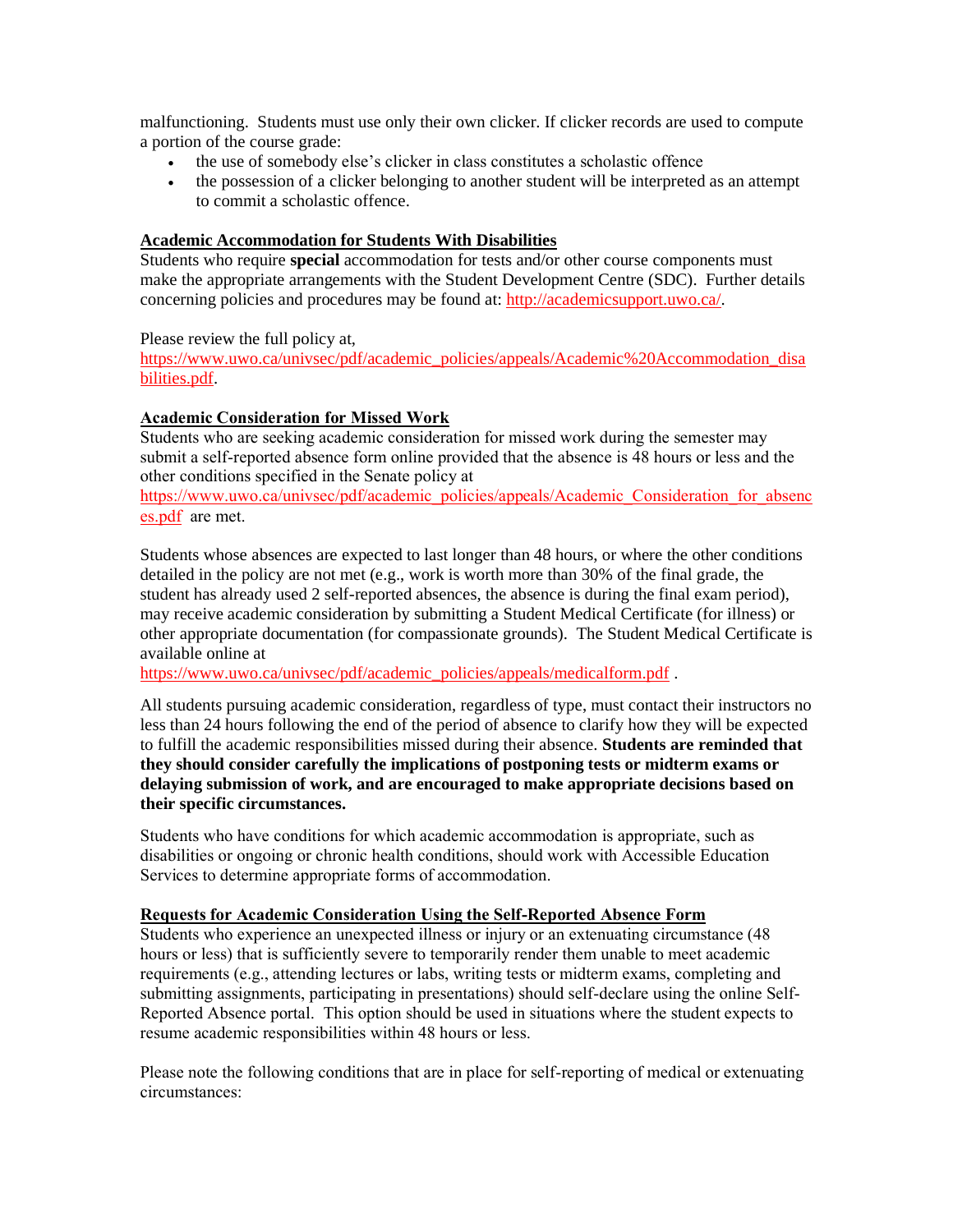- Students will be allowed **a maximum of two self-reported absences** between September and April and one self-reported absence between May and August;
- Any absences in excess of the number designated in clause a above, regardless of duration, will require students to present a [Student Medical Certificate \(SMC\),](https://www.uwo.ca/univsec/pdf/academic_policies/appeals/medicalform.pdf) signed by a licensed medical or mental health practitioner, detailing the duration and severity of illness, or appropriate documentation supporting extenuating circumstances to the Academic Counselling unit in their Faculty of registration no later than two business days after the date specified for resuming responsibilities.
- Self-reported absences will not be allowed for scheduled final examinations; for midterm examinations scheduled during the December examination period; or for final lab examinations scheduled during the final week of term.
- Self-reporting may not be used for assessments (e.g. midterm exams, tests, reports, presentations, or essays) worth more than 30% of any given course.
- Students must be in touch with their instructors **no later than 24 hours after the end of the period covered by the Self-Reported Absence form**, to clarify how they will be expected to fulfil the academic expectations they may have missed during the absence.

## Please review the full policy at, [https://www.uwo.ca/univsec/pdf/academic\\_policies/appeals/accommodation\\_illness.pdf](https://www.uwo.ca/univsec/pdf/academic_policies/appeals/accommodation_illness.pdf) .

# **Policy on "Academic" Accommodation - Medical / Non-Medical Grounds**

## **(a) Medical Grounds for assignments** *worth 10% or more of final grade***: Go directly to Huron Support Services/ Academic Advising, or email [huronsss@uwo.ca](mailto:huronsss@uwo.ca)** .

University Senate policy, which can be found at,

[https://www.uwo.ca/univsec/pdf/academic\\_policies/appeals/accommodation\\_medical.pdf](https://www.uwo.ca/univsec/pdf/academic_policies/appeals/accommodation_medical.pdf), requires that all student requests for accommodation on medical grounds for assignments worth 10% or more of the final grade be made directly to the academic advising office of the home faculty (for Huron students, the "home faculty" is Huron), with supporting documentation in the form (minimally) of the Senate-approved Student Medical Certificate found at: [https://www.uwo.ca/univsec/pdf/academic\\_policies/appeals/medicalform.pdf](https://www.uwo.ca/univsec/pdf/academic_policies/appeals/medicalform.pdf).

The documentation is submitted in confidence and will not be shown to instructors. The advisors will contact the instructor when the medical documentation is received, and will outline the severity and duration of the medical challenge as expressed on the Student Medical Certificate and in any other supporting documentation. The student will be informed that the instructor has been notified of the presence of medical documentation, and will be instructed to work as quickly as possible with the instructor on an agreement for accommodation.

The instructor will not normally deny accommodation where appropriate medical documentation is in place and where the duration it describes aligns with the due date(s) of assignment(s). Before denying a request for accommodation on medical grounds, the instructor will consult with the Dean. The instructor's decision is appealable to the Dean.

# **(b) Accommodation on Medical Grounds for assignments worth** *less than 10%* **of final grade: Consult Instructor Directly**

When seeking accommodation on medical grounds for assignments worth less than 10% of the final course grade, the student should contact the instructor directly. The student need only share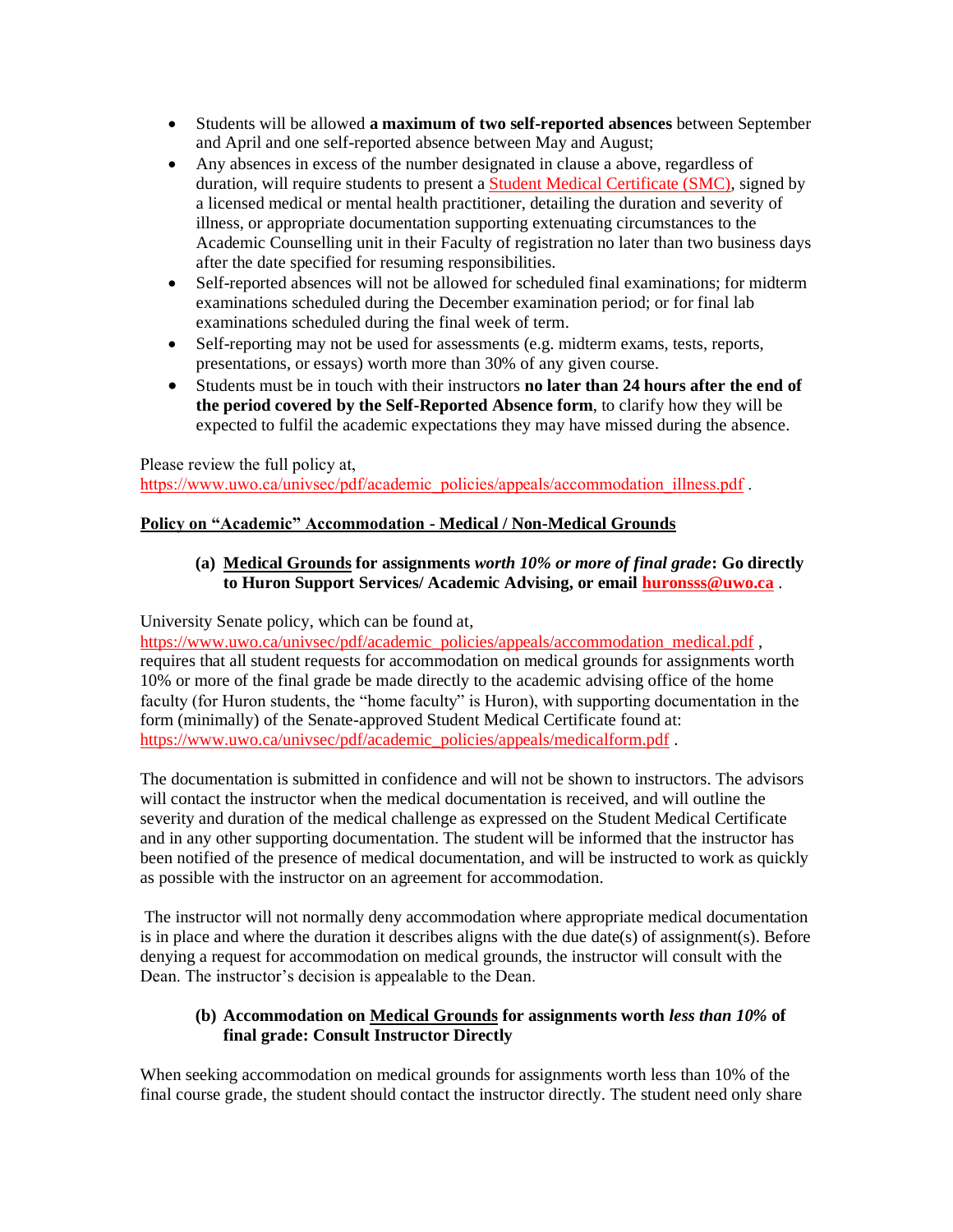broad outlines of the medical situation. The instructor **may** require the student to submit documentation to the academic advisors, in which case she or he will advise the student and inform the academic advisors to expect documentation. The instructor may not collect medical documentation. The advisors will contact the instructor when the medical documentation is received, and will outline the severity and duration of the medical challenge as expressed on the Student Medical Certificate and in any other supporting documentation. The student will be informed that the instructor has been notified of the presence of medical documentation, and will be instructed to work as quickly as possible with the instructor on an agreement for accommodation.

The instructor will not normally deny accommodation where appropriate medical documentation is in place and where the duration it describes aligns with the due date(s) of assignment(s). Before denying a request for accommodation on medical grounds, the instructor will consult with the Dean. The instructor's decision is appealable to the Dean.

# **(c) Non-Medical Grounds: Consult Huron Support Services/ Academic Advising**

Where the grounds for seeking accommodation are not medical (e.g. varsity sports, religious, compassionate, bereavement) the student should contact an academic advisor directly. All accommodation requests must include a completed [Accommodation Request Form.](https://huronatwestern.ca/sites/default/files/pdfs/ACCOMMODATION_REQUEST.pdf) Late penalties may apply at the discretion of the instructor.

Where a student seeks accommodation on non-medical grounds where confidentiality is a concern, the student should approach an academic advisor with any documentation available. The advisors will contact the instructor after the student's request is received, and will outline the severity and duration of the challenge without breaching confidence. The student will be informed that the instructor has been notified that significant circumstances are affecting or have affected the student's ability to complete work, and the student will be instructed to work as quickly as possible with the instructor on an agreement for accommodation. Before denying a request for accommodation where documentation has been submitted to an academic advisor, the instructor will consult with the Dean. The instructor's decision is appealable to the Dean.

## **Mental Health & Wellness Support at Huron and Western**

University students may encounter setbacks from time to time that can impact academic performance. Huron offers a variety of services that are here to support your success and wellbeing. Please visit [https://huronatwestern.ca/student-life-campus/student-services/wellness](https://huronatwestern.ca/student-life-campus/student-services/wellness-safety)[safety](https://huronatwestern.ca/student-life-campus/student-services/wellness-safety) for more information or contact staff directly:

Wellness Services: [huronwellness@huron.uwo.ca](mailto:huronwellness@huron.uwo.ca) Community Safety Office: [safety@huron.uwo.ca](mailto:safety@huron.uwo.ca) Chaplaincy: [gthorne@huron.uwo.ca](mailto:gthorne@huron.uwo.ca)

Additional supports for Health and Wellness may be found and accessed at Western through, [www.uwo.ca/uwocom/mentalhealth/.](http://www.uwo.ca/uwocom/mentalhealth/)

## **Important Dates & Directory**

For a current and up-to-date list of important dates and campus directories, please visit:

- **Huron – Important Dates:** <https://huronuc.ca/important-dates-and-deadlines>
- **Academic Calendar & Sessional Dates:** <http://www.westerncalendar.uwo.ca/SessionalDates.cfm>